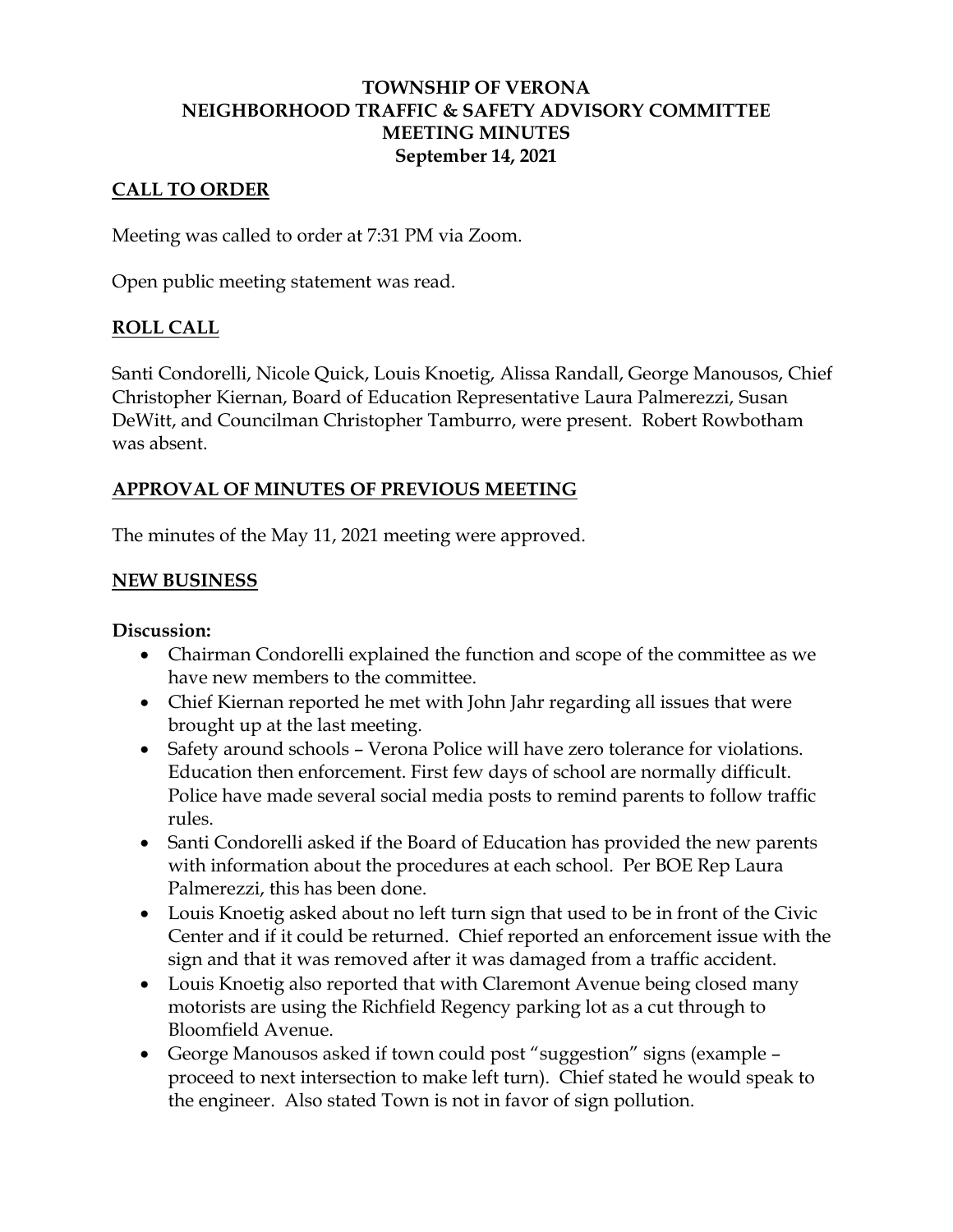- Chief stated Engineering, Education and then enforcement are steps used to try and keep everyone safe.
- Laura Palmerezzi thanked Verona Police for quickly addressing a parking issue that occurred at VHS recently.
- Councilman Tamburro stated there are several issues on Sampson Drive with turns and speeding. Seniors can leave and return at any time of the day and all students are allowed to leave for lunch so this is causing an increase in traffic throughout the day.
- Chief Kiernan stated last traffic study for traffic signal at Fairview and Sampson did not warrant a light. It is a county road. The last study was done before the townhouse complex was built in Cedar Grove.
- Chief Kiernan stated Fairview and Personette is in the que for a traffic signal in 2022.
- Councilman Tamburro asked about the flashing pedestrian signals near VHS and if they could be left on during the day since students are leaving school throughout the day. Chairman Condorelli directed Sue DeWitt to write a letter to Commissioner Luciano asking about an upgrade to the lights and also inviting him to our next meeting.
- Chief Kiernan reported we need crossing guards. We currently have 17 posts and 15 guards plus 2 substitute guards who we are using full time. Please spread the word. Pay is \$19.80 per hour. As we hire more guards we can increase the number of posts.
- Lakeside Avenue update Town asking County for new counts and long-term traffic plan for limited turns and truck traffic. Must submit more studies and documentation. Not sure if studies will be done at this time. Traffic enforcement is being done by Verona Police. County was not receptive to angled parking or a road diet. The engineers feel we need 4 lanes for traffic flow as Lakeside Avenue connects to Rt. 280.
- George Manousos asked about no left turns off Lakeside. Chief reported this needs a traffic study.
- Traffic Study costs money and needs to be budgeted. After discussion, it was decided for everyone on the committee to send their list of suggestions for studies to Sue by October 1, 2021. The list will then be prioritized by the committee and then will be presented to Councilman Tamburro to take back to the Town Council for discussion. Suggestions that were mentioned at the meeting: Nicole Quick – speeding and volume on Claremont, Alissa Randall – Lakeside Ave, George Manousos – SW quadrant.
- George Manousos mentioned a concern about truck/commercial traffic from the Cameco develop traveling on residential streets. Chief Kiernan reported that is being addressed in the RFP.
- Chief reported that if we do anything on a side street that intersects with a County roadway, the County must be involved.
- George Manousos requested to show a video he was given by a resident showing a traffic issue at Linden and Fairview. George was advised that video must be reviewed by Town Attorney prior to showing it at the meeting.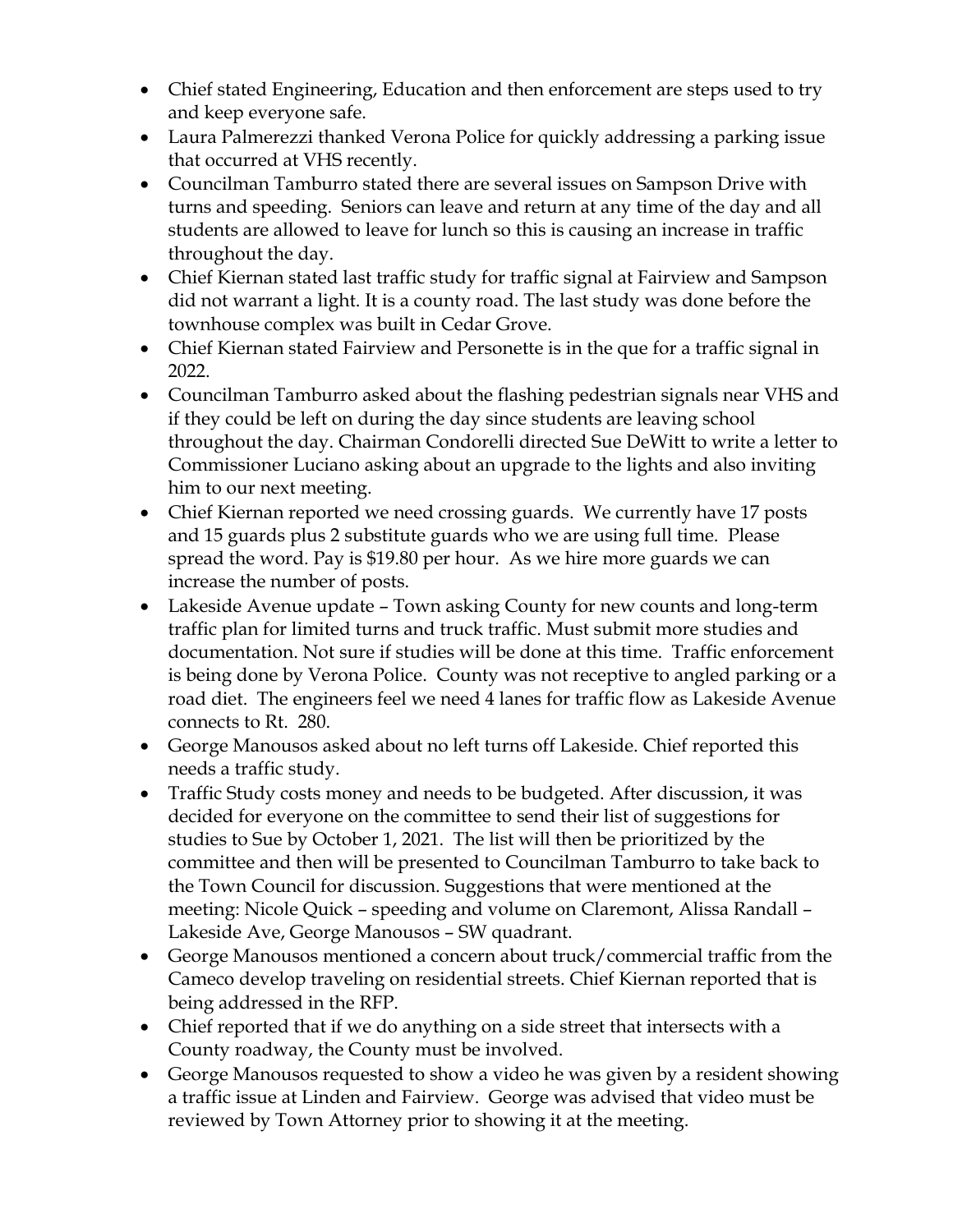- Louis Knoetig asked if Town could send letters to businesses on/near Bloomfield Avenue asking them to schedule deliveries during off-peak hours so as not to disrupt traffic flow during rush hours or school drop off/pick up times. He has seen large trucks parking on Bloomfield Avenue disrupting traffic.
- George Manousos suggested that the committee set goals for the coming year. Also feels we need to improve communication with residents, additional social media and improve committee web page. George feels that we need to have better posting of meeting info, he stated he contacted Municipal Clerk to have meeting info posted and was advised that she needs to get approval to post. After discussion it was suggested that we invite Steve Neale to next meeting to discuss the Town's social media procedures. George asked if Town Manager receives a traffic complaint that it be forward to the committee. Chief Kiernan stated that all traffic complaints will go through the Police Department not the committee.
- George Manousos feels the committee should have some involvement in the town's Master Plan. Councilman Tamburro will let committee know when the public meetings are taking place regarding the Master Plan. He also stated the company has an excellent public comment program.
- George Manousos asked about flashing red lights or lights imbedded in roadway at Linden and Fairview. Engineer would have to sign off (its also a county road) and imbedded lights create a plowing issue.
- Claremont Avenue roadway sustained damage during Tropical Storm Ida. Contractor has been secured and repairs should be made in the near future.
- Discussed dates for future meetings. Will stay with the second Tuesday of the month every other month. Meeting dates for 2022 will be:
	- o January 11, 2022 oMarch 8, 2022 oMay 10, 2022 o July 12, 2022 o September 13, 2022 o November 8, 2022
- Chief Kiernan explained the process to get a traffic study done.
- Santi Condorelli thanked the Verona Police department, Rescue Squad and Fire Department for their service during Tropical Storm Ida.

# **PUBLIC COMMENT**

- Lynn Halsey 53 Linden Ave
	- o Safety concerns on Linden on the Eastern Part (Elmwood/Otsego areas), speeding, illegal parking and volume of traffic. Wants to make sure all of Linden is included if there is a traffic study.
- Jessica Medina 276 Linden Ave
	- o Concerns about traffic and pedestrians at Linden and Fairview. Cars making right and left turns without looking for pedestrians crossing.